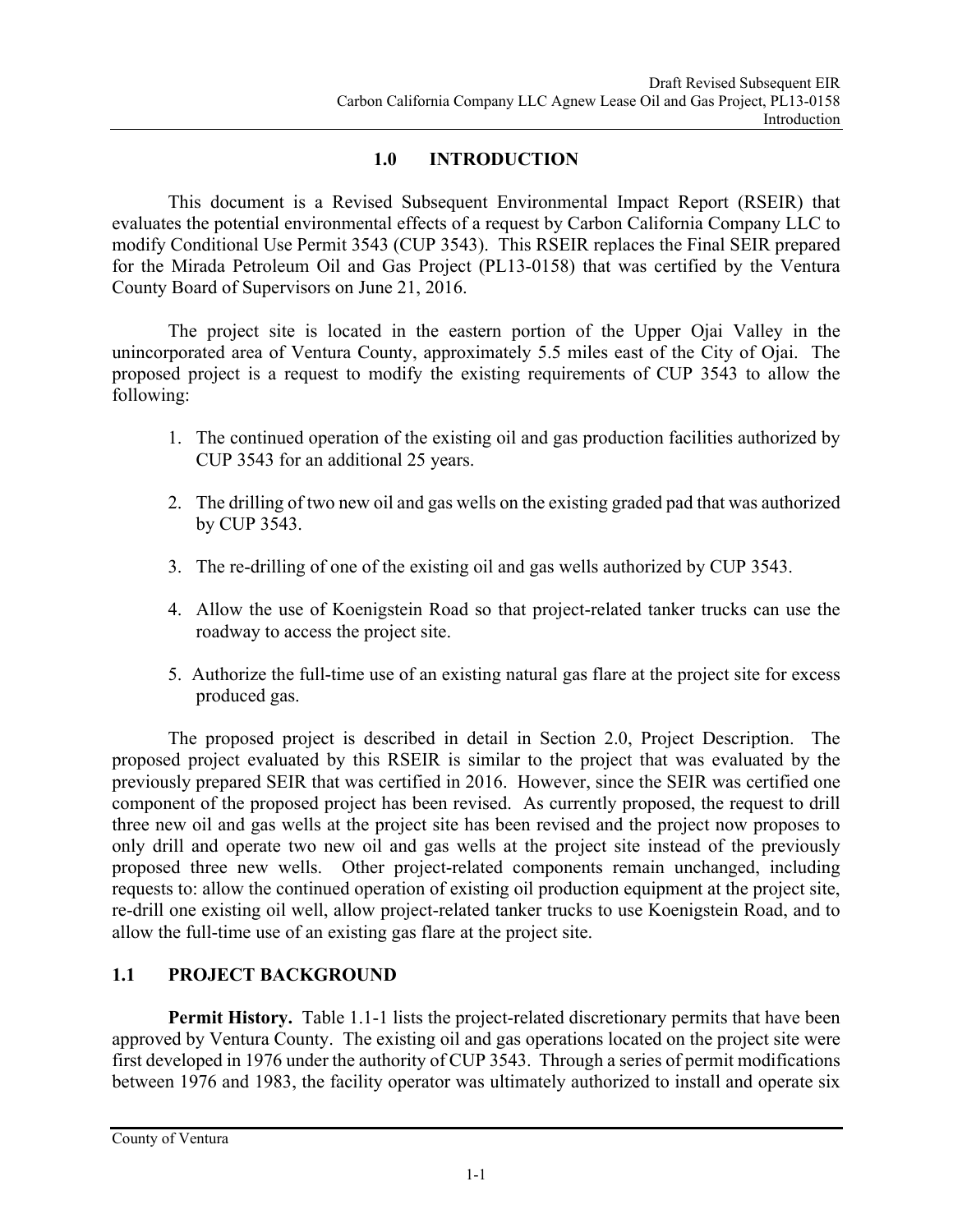oil wells and other associated facilities. To date, only three of the previously approved oil wells have been installed and placed in production. CUP 3543 allows the project operator to export 12 truckloads of produced fluid (oil and wastewater) per week from the project site. In addition, the CUP prohibits the use of Koenigstein Road for truck access to the project site. However, the truck access route specified by CUP 3543 was destroyed by flooding in 1995 and that route has not been reconstructed.

On April 7, 2016, the Planning Commission approved a request to modify CUP 3543 (Case No. PL13-0158) to allow continued operation of existing oil and gas operations authorized by CUP 3543; drill 3 new wells (for a total of 6 wells on the project site); re-drill one existing well; and authorize the use of Koenigstein Road by project-related trucks. The decision by the Planning Commission to approve the project was appealed to the Board of Supervisors. The Board denied the appeal and approved the requested modification of CUP 3543 in June 2016.

| Permit No.         | <b>Approved Use</b>                            | <b>Decision Maker and</b><br><b>Approval Date</b> |
|--------------------|------------------------------------------------|---------------------------------------------------|
|                    |                                                |                                                   |
| CUP No. 3543       | Drill five wells                               | Board of Supervisors                              |
|                    |                                                | April 26, 1976                                    |
| Modification No. 1 | Drill five additional wells                    | Board of Supervisors                              |
|                    |                                                | November 27, 1977                                 |
| Modification No. 2 | Install three new well sites with 6 wells      | Board of Supervisors                              |
|                    | each                                           | July 1, 1977                                      |
|                    |                                                | Withdrawn                                         |
|                    |                                                | November 28, 1978                                 |
| Modification No. 3 | Allow extension of condition deadlines         | Planning Director                                 |
|                    |                                                | August 24, 1978                                   |
| Modification No. 4 | Drill 1 exploratory well and 5 additional      | Planning Commission                               |
|                    | wells (total of 6 wells)                       | November 17, 1983                                 |
| PL13-0158          | Continued operation of existing oil and gas    | Planning Commission                               |
|                    | operations authorized by CUP 3543; drill 3     | April 7, 2017                                     |
|                    | new wells (for a total of 6 wells on the       |                                                   |
|                    | project site); re-drill one existing well; and |                                                   |
|                    | authorize the use of Koenigstein Road by       |                                                   |
|                    | project-related trucks.                        |                                                   |
| PL13-0158          | Continued operation of existing oil and gas    | Board of Supervisors                              |
|                    | operations authorized by CUP 3543; drill 3     | June 21, 2016                                     |
|                    | new wells (for a total of 6 wells on the       |                                                   |
|                    | project site); re-drill one existing well; and |                                                   |
|                    | authorize the use of Koenigstein Road by       |                                                   |
|                    | project-related trucks.                        |                                                   |

**Table 1.1-1 Previously Approved Discretionary Permits**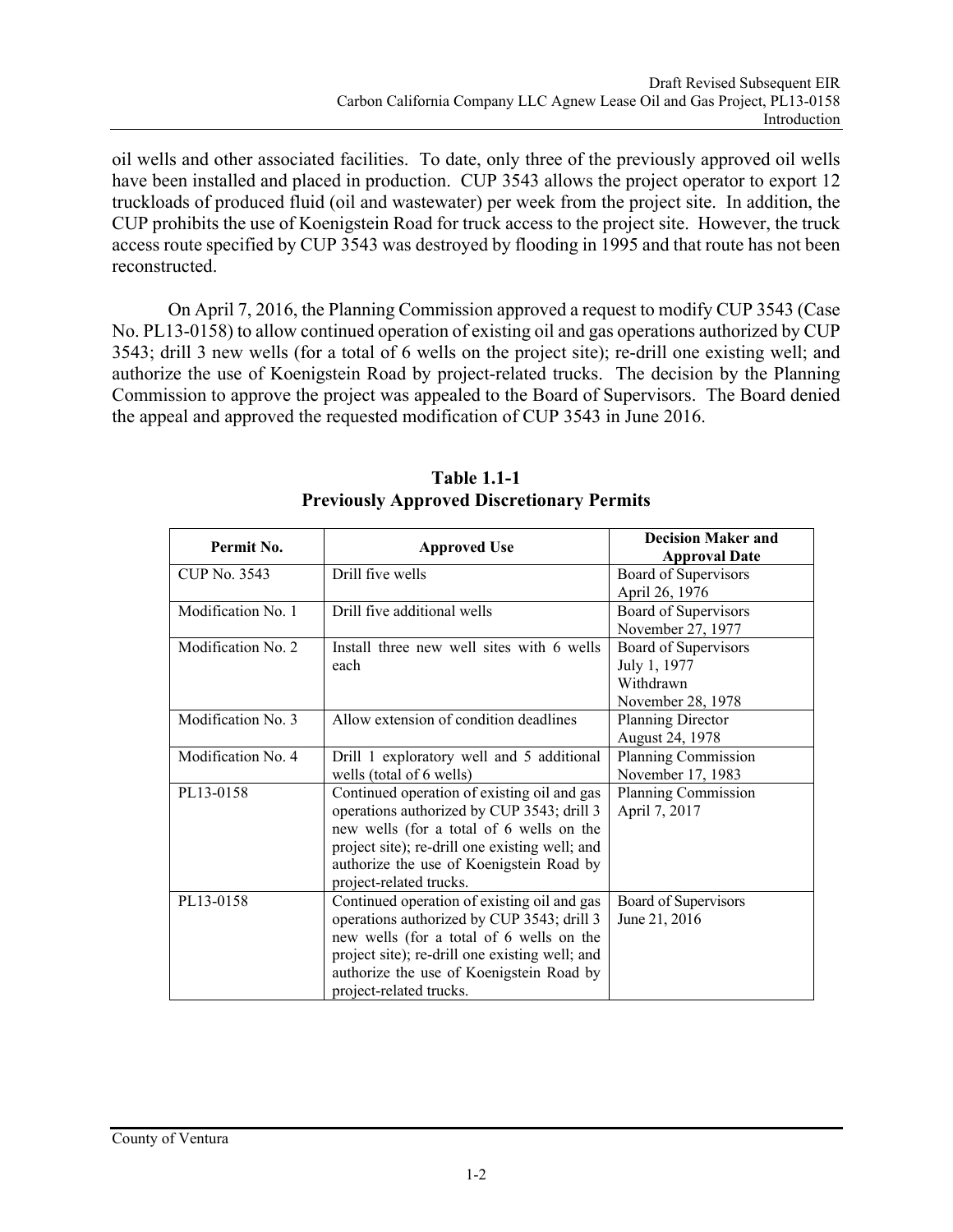**Project-Related Environmental Review.** The environmental review that has been previously conducted for the oil and gas production operations authorized by CUP 3543, and the purpose of this RSEIR, is briefly described below.

1983 Final EIR. As shown on Table 1.1-1, CUP 3543 Modification No. 4 authorized the drilling and operation of one exploratory well and the drilling and operation of five additional oil wells on the project site. The Planning Commission certified a Final Environmental Impact Report (FEIR) for Modification No. 4 on November 17, 1983. The 1983 FEIR is incorporated into this RSEIR by reference. The 1983 FEIR concluded that CUP 3543 Modification No. 4 would result in significant and mitigable environmental impacts. Table 1.1-2 summarizes the project-specific mitigation measures identified in the 1983 FEIR. Table 1.1-3 summarizes the cumulative mitigation measures identified by the 1983 FEIR.

2016 Subsequent Final EIR*.* On April 7, 2016, the Planning Commission certified a Subsequent Final Environmental Impact Report (FSEIR) for proposed oil and gas production operations at the proposed project site (Project No. PL13-0158). The project evaluated by the 2016 FSEIR consisted of a request to: continue operation of existing oil and gas facilities located on the project site; drill three new oil and gas wells; re-drill one existing well; and allow the use of Koenigstein Road by project-related tanker trucks. The 2016 FSEIR was prepared because of the request to use Koenigstein Road as the project site access from State Route 150 for large project-related trucks. The Planning Division determined that the request to use Koenigstein Road had the potential to exacerbate a potentially significant environmental impact identified in the 1983 FEIR. Therefore, pursuant to Public Resources Code Section 21166 and CEQA Guidelines section 15162, a SEIR was required to examine the potential environmental effects of the proposed project site access. The 2016 FSEIR is incorporated into this RSEIR by reference.

Table 1.1-4 summarizes the environmental issue areas evaluated by the 2016 FSEIR, the required and recommended mitigation measures identified by the FSEIR, and the level of significance of project-related impacts after the implementation of proposed mitigation measures. The 2016 FSEIR did not identify any significant and unavoidable impacts that would result from the proposed changes to the existing oil and gas facility. One potentially significant impact related to short-term construction noise was identified by the 2016 FSEIR, and a mitigation measure to reduce that impact to a less than significant level was identified.

The Planning Commission's certification of the 2016 FSEIR was appealed to the Board of Supervisors. On June 21, 2016 the Board also certified the FSEIR.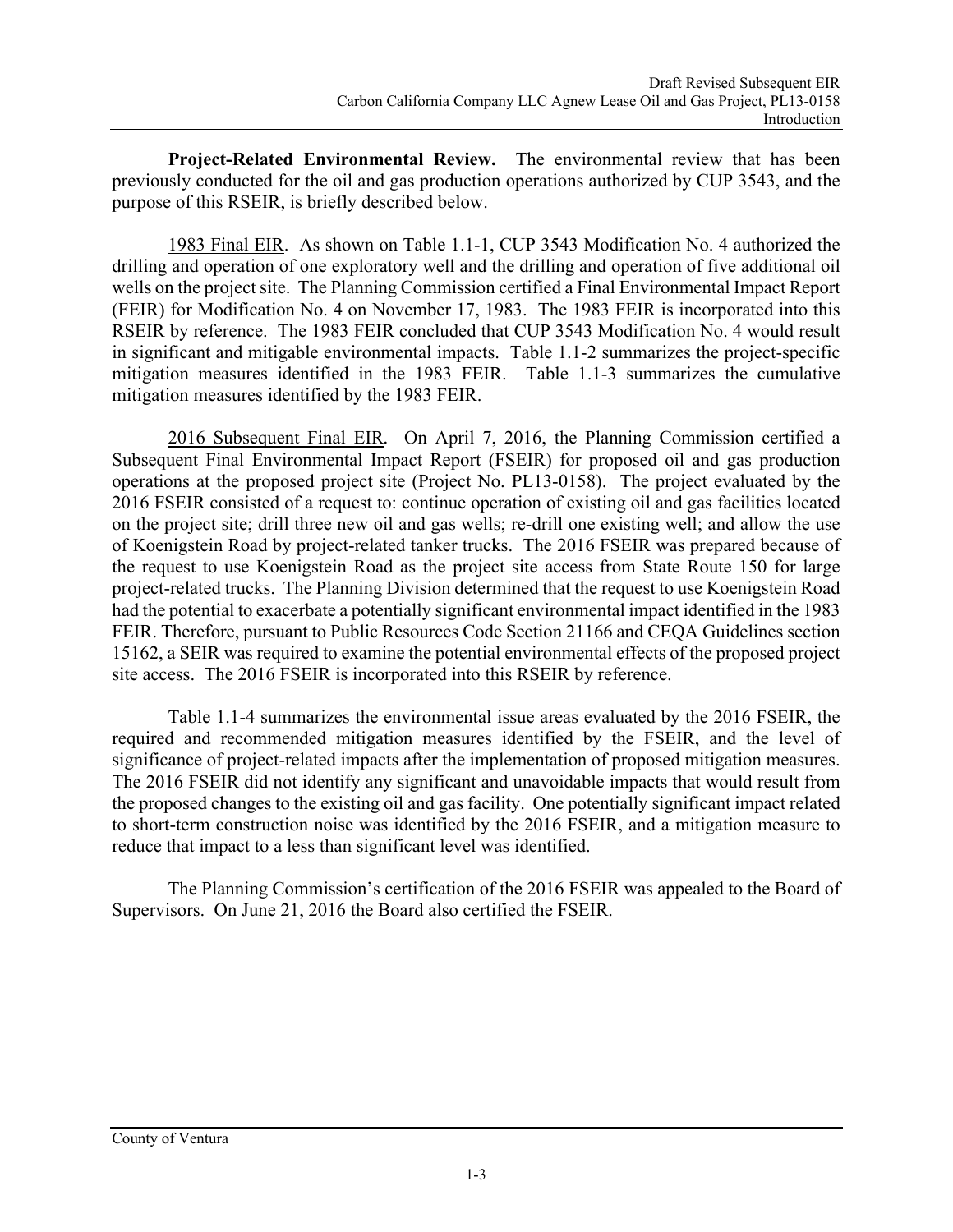**Table 1.1-2 1983 FEIR Project-Specific Mitigation Measures for CUP No. 3543 - Modification 4** 

| Impact<br><b>Number</b> | <b>Issue Area</b>          | <b>Mitigation Measure</b>                                                                                                                                                                                                                                                                                                                                         | Recommended<br>or Required  | Implemented<br>(Yes / No)                                                                                                                                                                                                                    |
|-------------------------|----------------------------|-------------------------------------------------------------------------------------------------------------------------------------------------------------------------------------------------------------------------------------------------------------------------------------------------------------------------------------------------------------------|-----------------------------|----------------------------------------------------------------------------------------------------------------------------------------------------------------------------------------------------------------------------------------------|
| 1                       | Geology                    | All drilled wells shall be treated and<br>tested with annular sealing to the base<br>of the fresh water reservoir in order to<br>protect fresh water supplies.                                                                                                                                                                                                    | Required by<br><b>DOGGR</b> | Yes                                                                                                                                                                                                                                          |
| $\overline{2}$          | Hydrology                  | Proposed sump should be lined with<br>impervious<br>material<br>to<br>prevent<br>groundwater degradation.                                                                                                                                                                                                                                                         | Recommended                 | No. The Planning<br>Commission did not<br>include this measure in<br>the conditions of<br>approval for<br>Modification 4 of CUP<br>No. 3543.                                                                                                 |
| 3                       | Traffic                    | The applicant should implement traffic<br>control measures furnished by the<br>Sheriff's<br>Department<br>at<br>the<br>intersection of State Route 150 and<br>Koenigstein Road, such as flagmen.                                                                                                                                                                  | Recommended                 | No. The Planning<br>Commission did not<br>include this measure in<br>the conditions of<br>approval for<br>Modification 4 of CUP<br>No. 3543 because<br>conditions of approval<br>preclude the use of<br>Koenigstein Road by<br>large trucks. |
| 4                       | Biological<br>Resources    | Install and maintain a wire fence with<br>meshing around each oil well sump.                                                                                                                                                                                                                                                                                      | Required                    | Yes.                                                                                                                                                                                                                                         |
| 5                       | Noise                      | If noise complaints are received during<br>the drilling phase of the project, noise<br>shall be attenuated to meet the noise<br>threshold standards as noted in the<br>Ventura County General Plan.                                                                                                                                                               | Required                    | Yes. The Noise<br>mitigation measures<br>were incorporated into<br>CUP 3543-4 as<br>conditions of approval<br>nos. 35 to 38, 42 & 43.                                                                                                        |
| 6                       | Archeological<br>Resources | registered<br>Archeologist<br>shall<br>A<br>conduct a surface determination of the<br>area involved in well drilling. If<br>archeological sites are discovered<br>during the construction phase of the<br>project, all work shall cease until a<br>qualified Archeologist can evaluate the<br>site and make a recommendation<br>towards preservation of the site. | Recommended                 | No. The Planning<br>Commission did not<br>include this measure in<br>the conditions of<br>approval for<br>Modification 4 of CUP<br>No. 3543.                                                                                                 |
| $\overline{7}$          | Visual<br>Resources        | If the well is productive, the site shall<br>landscaped.<br>If<br>the well<br>be<br>$\overline{1}$<br>unproductive, the site shall be restored<br>to its original topographical condition.                                                                                                                                                                        | Recommended                 | Yes. The measure to<br>address visual<br>resources was<br>incorporated into CUP<br>3543-4 as condition of<br>approval no. 32.                                                                                                                |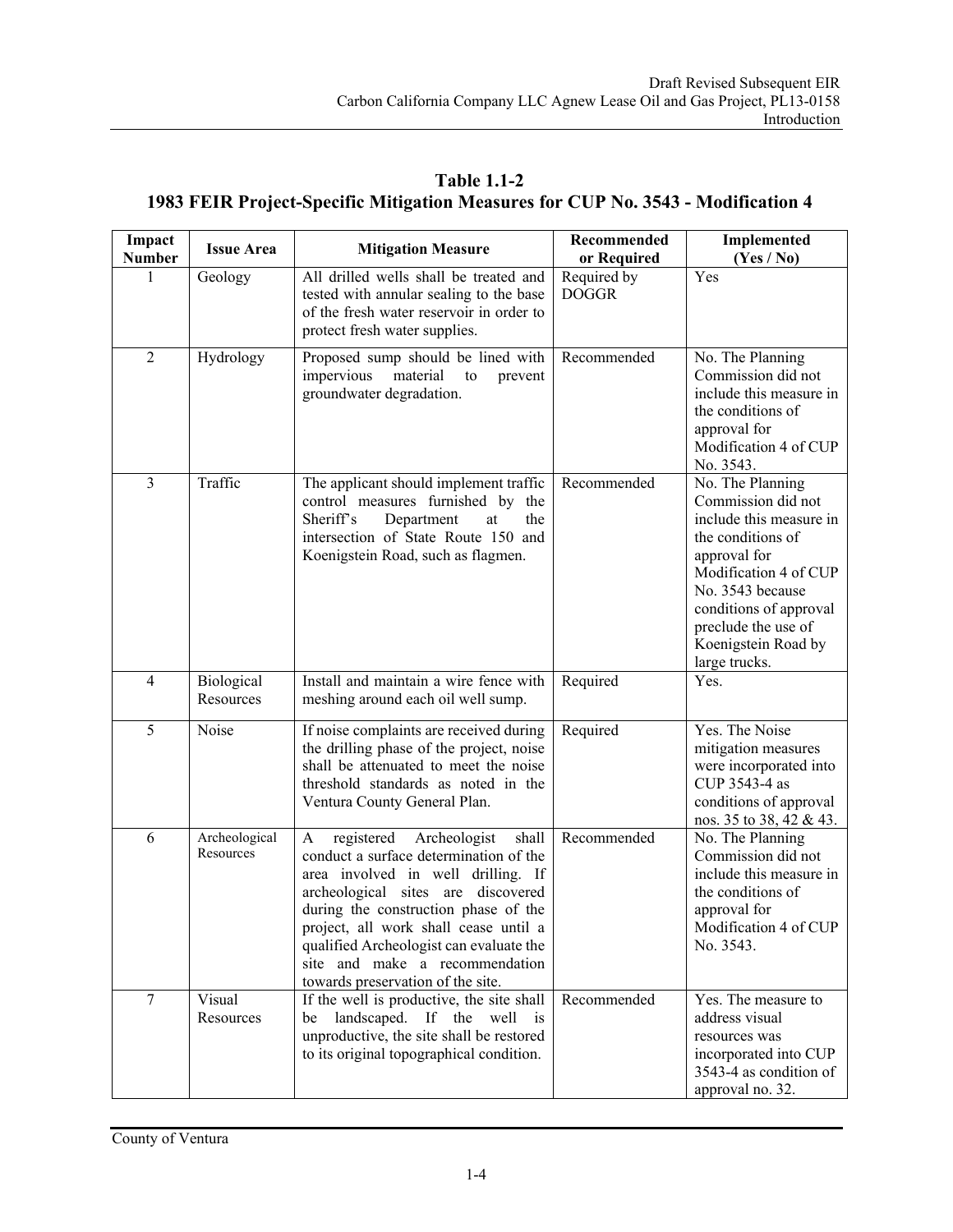**Table 1.1-3 1983 FEIR Cumulative Mitigation Measures for CUP No. 3543 - Modification 4** 

| Impact<br><b>Number</b> | <b>Issue Area</b>       | <b>Mitigation Measure</b>                                                                                                                                                                                                                                                                                                                                                                                                                                                                                                                                                                                                                                                                                                                                                                                                         | Recommended<br>or Required | <b>Implemented</b><br>(Yes / No)                                                                                                                          |
|-------------------------|-------------------------|-----------------------------------------------------------------------------------------------------------------------------------------------------------------------------------------------------------------------------------------------------------------------------------------------------------------------------------------------------------------------------------------------------------------------------------------------------------------------------------------------------------------------------------------------------------------------------------------------------------------------------------------------------------------------------------------------------------------------------------------------------------------------------------------------------------------------------------|----------------------------|-----------------------------------------------------------------------------------------------------------------------------------------------------------|
|                         | Visual<br>Impacts       | Following the completion of drilling or<br>production of the well, all equipment<br>and deleterious material including<br>contaminated soil should be removed<br>from the site. A grading modification<br>should occur to recontour the site. The<br>soil should be cultivated. Seeding of<br>the area with appropriate indigenous or<br>compatible grasses and shrubs should<br>occur. Enforcement of the Ojai Valley<br>Area Plan oil exploration goals and<br>policies should be addressed.                                                                                                                                                                                                                                                                                                                                    | Recommended                | Yes. The measures to<br>address cumulative<br>visual impacts were<br>incorporated into CUP<br>3543-4 as conditions of<br>approval nos. 21, 23 $\&$<br>28. |
| $\overline{2}$          | Air Quality             | The applicant must establish and<br>maintain general emission control<br>measures pursuant to the Air Quality<br>Management Plan Rules. The measures<br>include:<br>a. Limiting drilling rig operations to<br>one operating unit at a time in the<br>permit area.<br>b. Reduction of fugitive emissions<br>petroleum<br>handling<br>from<br>and<br>transportation<br>following<br>by<br>the<br>methods:<br>Prohibiting the venting of well head<br>gas to the atmosphere. If quantities<br>of gas exist in excess of that needed<br>to power production equipment, the<br>gas shall be flared in a manner<br>acceptable to the Ventura County<br>Air Pollution Control District and<br>County Fire.<br>Producing well equipment shall be<br>maintained.<br>All valves, flanges and connections<br>should be routinely maintained. | Recommended                | Yes. The measures to<br>address cumulative air<br>quality impacts were<br>incorporated into CUP<br>3543-4 as conditions of<br>approval nos. $24 & 50$ .   |
| $\overline{3}$          | Biological<br>Resources | Creation of a task force that would<br>identify and recommend to the<br>Planning Commission a means of<br>minimizing the impact of present and<br>future oil operations in the Sisar/Bear<br>Creek areas.                                                                                                                                                                                                                                                                                                                                                                                                                                                                                                                                                                                                                         | Recommended                | No. The Planning<br>Commission did not<br>include this measure in<br>the conditions of<br>approval for<br>Modification 4 of CUP<br>No. 3543.              |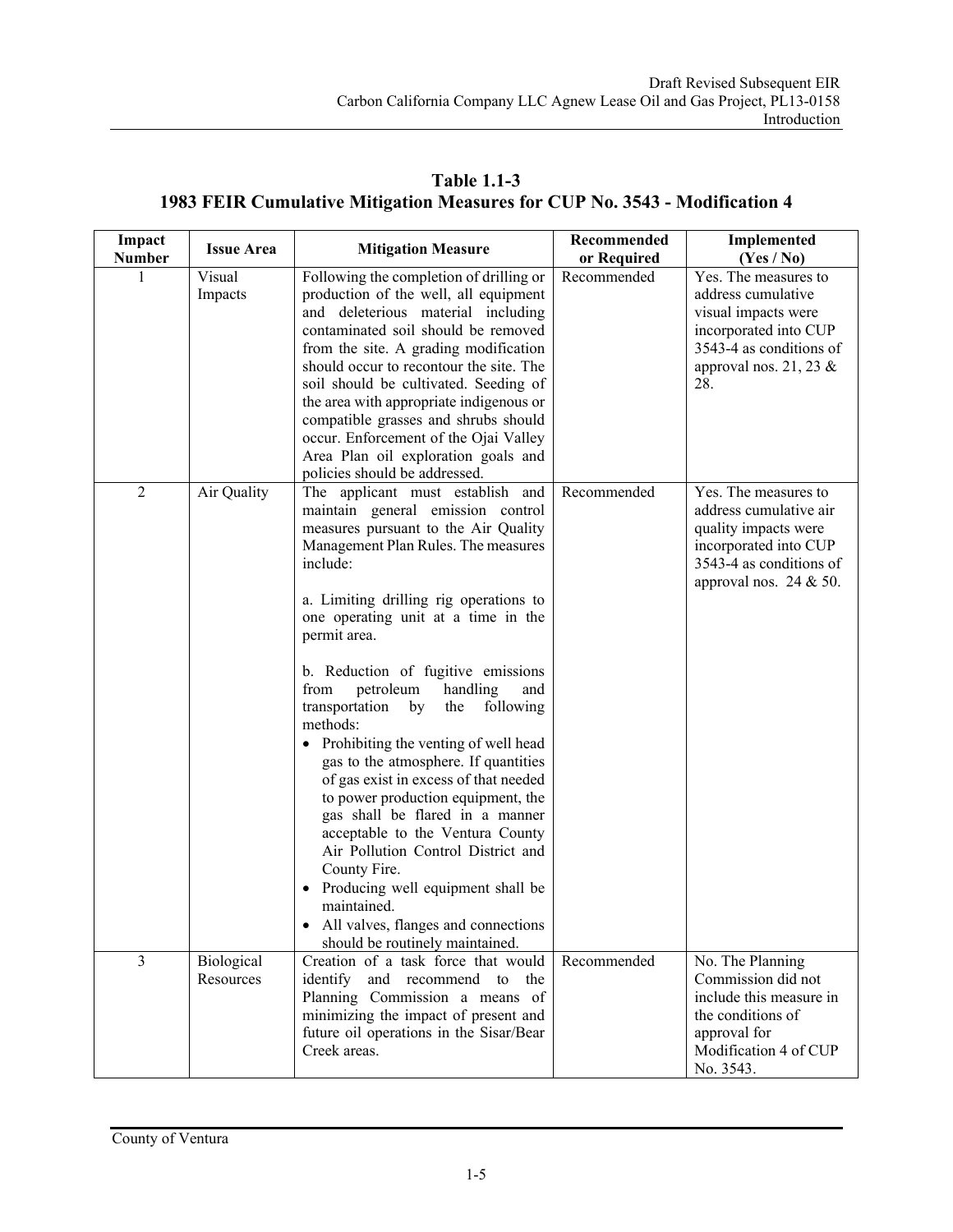**Impact Impact Issue Area 1888 Mitigation Measure 1888 Recommended Mumber 1888 Required or Required Implemented (Yes / No)**  4 Ground-water Supply Mud tanks and berms shall be constructed to confine all drilling fluids and cuttings within the drill site area. Subsurface waters shall be protected by casings and cement. Casing strings shall be cemented in place and water shutoff tests should be conducted and witnessed by DOGG staff. All liquid drilling discharge wastes shall be accumulated into steel tanks within the permit area and hauled away to an appropriate disposal site. The steel tanks shall be removed within 30 days after the completion or abandonment of the wells. Solid drilling materials could be temporarily deposited in an earthen depression with the final disposition of solid waste materials to be accomplished in compliance with State Regional Water Quality Control Board (RWQCB) regulations. Hazardous materials must be disposed of per RWQCB and County Environmental Health regulations. Abandoned water wells on the drilling site shall be destroyed in accordance with the County Well Ordinance. Any oil spills from pipes or other facilities shall be cleaned and corrected in accordance with the Environmental Protection Agency's Spill Contingency Plan. Fluid loss shall be monitored onsite during drilling with the use of an approved tracer. Required Yes. The measures to address cumulative groundwater supply impacts were incorporated into CUP 3543-4 as conditions of approval nos. 22, 23, 54 & 56.

**Table 1.1-3 1983 FEIR Cumulative Mitigation Measures for CUP No. 3543 - Modification 4**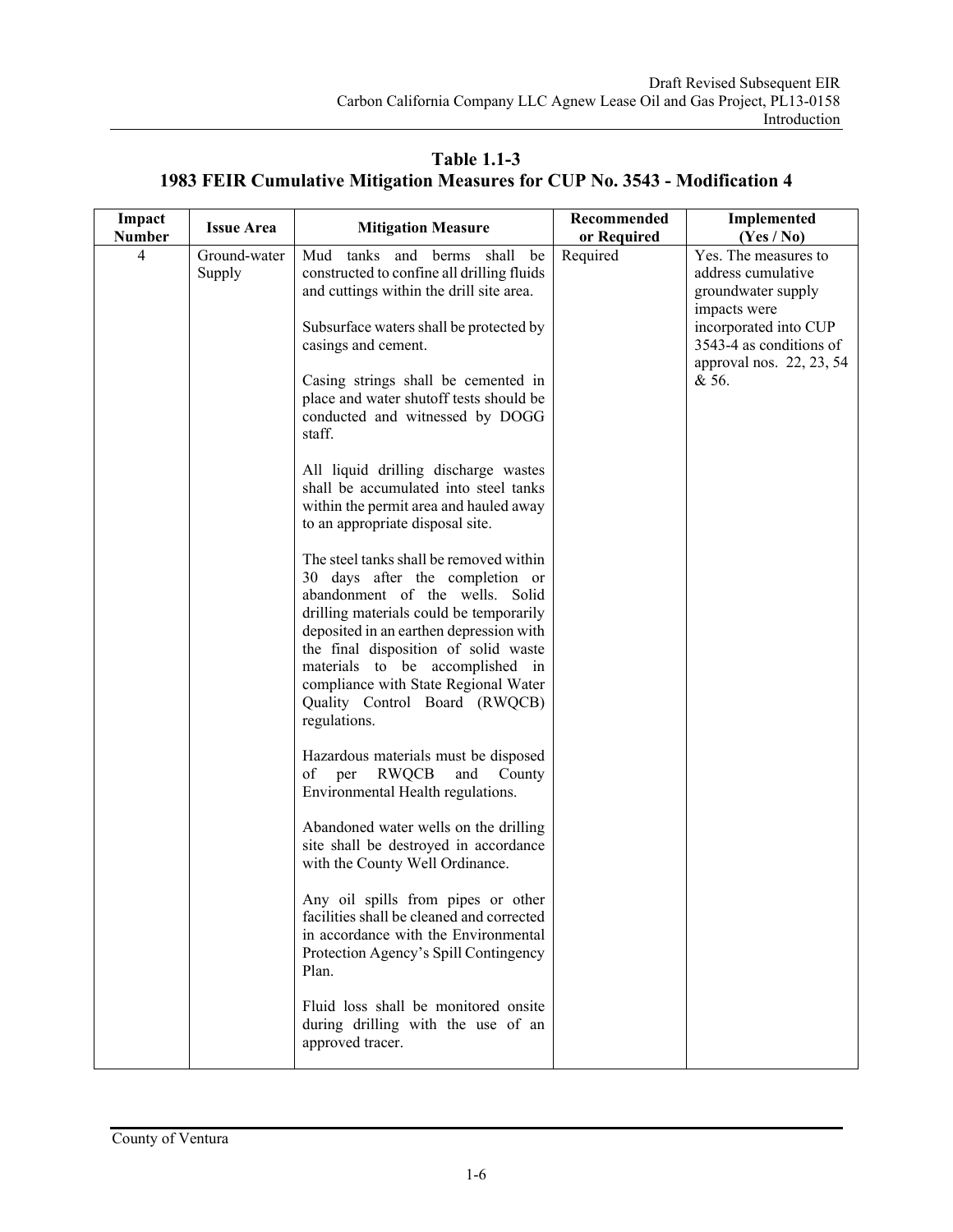**Table 1.1-3 1983 FEIR Cumulative Mitigation Measures for CUP No. 3543 - Modification 4** 

| Impact<br><b>Number</b> | <b>Issue Area</b> | <b>Mitigation Measure</b>                                                                                                                                                                                                                                                                                                                                                                                                                                                                                                                                                                                                                                                                                                                                                                                                                                                                                                                                                                                                                                                                                                     | Recommended<br>or Required | Implemented<br>$(Y_{es} / No)$                                                                                                                                        |
|-------------------------|-------------------|-------------------------------------------------------------------------------------------------------------------------------------------------------------------------------------------------------------------------------------------------------------------------------------------------------------------------------------------------------------------------------------------------------------------------------------------------------------------------------------------------------------------------------------------------------------------------------------------------------------------------------------------------------------------------------------------------------------------------------------------------------------------------------------------------------------------------------------------------------------------------------------------------------------------------------------------------------------------------------------------------------------------------------------------------------------------------------------------------------------------------------|----------------------------|-----------------------------------------------------------------------------------------------------------------------------------------------------------------------|
| 5                       | Traffic           | Heavy-duty<br>from<br>traffic,<br>truck<br>cumulative oil operations could be<br>virtually eliminated if operators would<br>utilize oil pipelines to transport crude                                                                                                                                                                                                                                                                                                                                                                                                                                                                                                                                                                                                                                                                                                                                                                                                                                                                                                                                                          | Recommended                | No. This mitigation<br>measure was not<br>included in the<br>conditions of approval<br>for CUP 3543-4.                                                                |
| 6                       | Noise             | oil offsite in place of tank trucks.<br>Noise<br>residential<br>intrusion<br>into<br>property from drilling or production<br>operations: Noise from the drilling<br>operations on the proposed sites should<br>not exceed 55 dbA between the hours<br>of $7:00$ am to $10:0$ pm and $45$ dbA<br>between the hours of 10:00 pm to 7:00<br>am.<br>Noise generated by motor vehicles on<br>public right of way: the applicant<br>should not operate a motor vehicle or<br>combination of vehicles on the public<br>right of way within the general vicinity<br>of the proposed sites, at any time or<br>under any condition of grade, load,<br>acceleration or deceleration, in such a<br>manner as to exceed the following<br>noise limits: vehicles 6,000 pounds or<br>more or vehicles with a tow: 86 dbA<br>(speed limit less than 35mph) and 90<br>dbA (speed limit more than 35 mph).<br>Noise limits should be based on a<br>distance of 50 feet from the center of<br>the lane of travel within the specified<br>speed limit.<br>Test procedures and instrumentation<br>should be in accordance with CHP<br>regulations. | Recommended                | Yes. The measures to<br>address cumulative<br>noise were incorporated<br>into the conditions of<br>approval for CUP 3543-<br>4 as conditions nos. 31,<br>35, 38 & 42. |
|                         |                   | Truck movements to and from the site<br>shall be limited between the hours of<br>7:00am and 7:00 pm. Only well<br>maintained<br>vehicles<br>should<br>be<br>permitted to operate during<br>site<br>preparation, drilling, production and<br>abandonment.                                                                                                                                                                                                                                                                                                                                                                                                                                                                                                                                                                                                                                                                                                                                                                                                                                                                      |                            |                                                                                                                                                                       |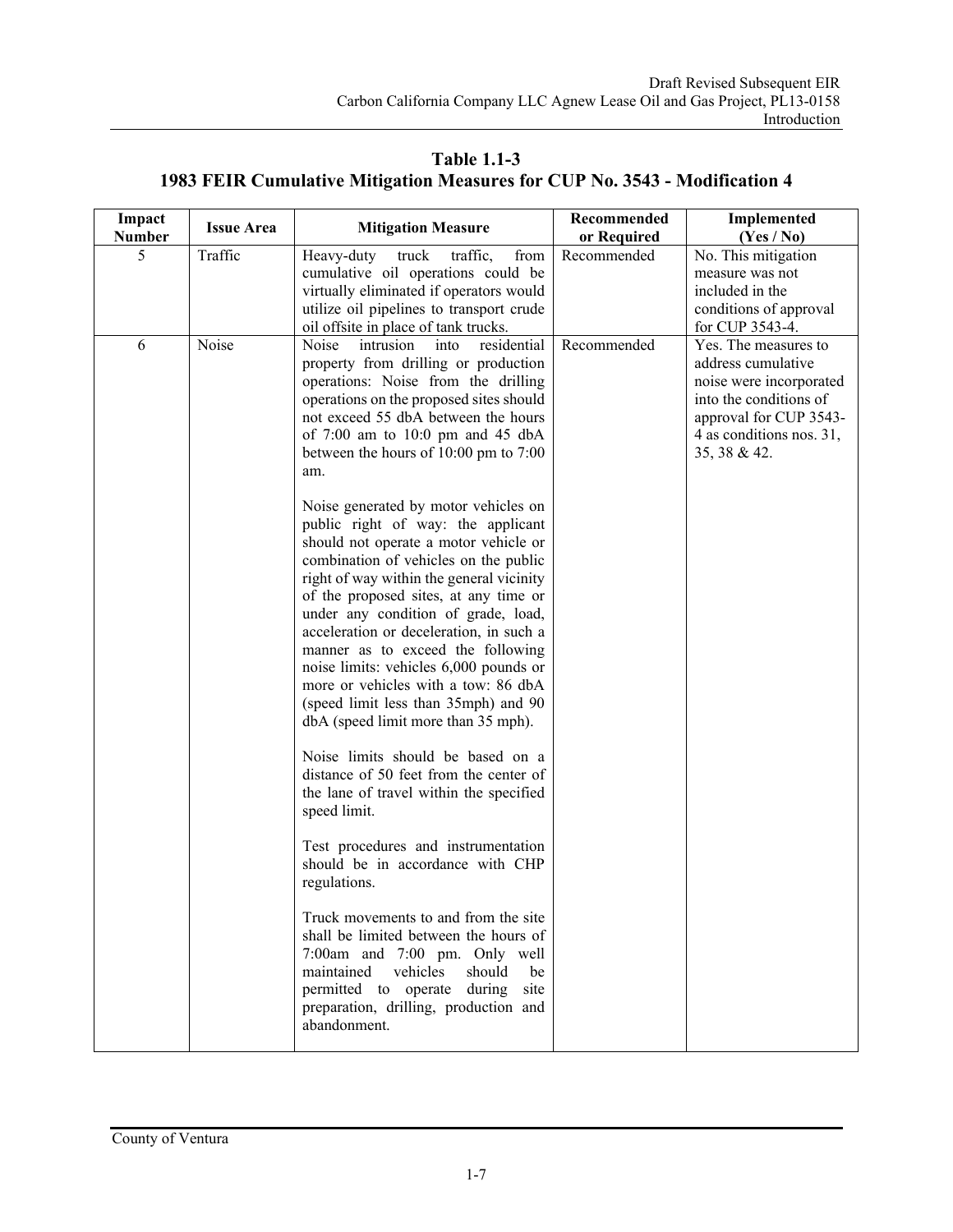**Table 1.1-3 1983 FEIR Cumulative Mitigation Measures for CUP No. 3543 - Modification 4** 

| Impact<br><b>Number</b> | <b>Issue Area</b> | <b>Mitigation Measure</b>                                                                            | Recommended<br>or Required | Implemented<br>(Yes / No) |
|-------------------------|-------------------|------------------------------------------------------------------------------------------------------|----------------------------|---------------------------|
|                         |                   | Access roads should be constructed at<br>locations furthest from the residential<br>locations.       |                            |                           |
|                         |                   | A noise barrier should be installed<br>around all noise producing equipment<br>and areas of the rig. |                            |                           |

| <b>Table 1.1-4</b>                           |  |  |  |
|----------------------------------------------|--|--|--|
| <b>2016 FSEIR Mitigation Measure Summary</b> |  |  |  |

| <b>Issue Area</b>           | <b>Mitigation Measures</b>                   | <b>Level of Impact</b> |
|-----------------------------|----------------------------------------------|------------------------|
| Air Quality                 | None required                                | Less than Significant  |
|                             |                                              | (Class III)            |
| Traffic Circulation and     | None required                                | Less Than Significant  |
| Safety                      |                                              | (Class III)            |
| <b>Biological Resources</b> | None required. Measures to minimize any      | Less Than Significant  |
|                             | adverse effects on the California Condor are | (Class III)            |
|                             | recommended                                  |                        |
|                             |                                              |                        |
| Climate Change              | None required                                | Less than Significant  |
|                             |                                              | (Class III)            |
| <b>Water Resources</b>      | None required                                | Less than Significant  |
|                             |                                              | (Class III)            |
| Noise                       | Erection of a noise barrier during drilling  | Less than significant  |
|                             | operations                                   | (Class II)             |

 Revised Subsequent Environmental Impact Report*.* On July 21, 2016, a petition was filed with the Superior Court of the State of California, Ventura County to overturn the Board of Supervisor's certification of the FSEIR. On December 4, 2017, the Court issued a Writ of Mandate (Appendix A) that requires further action and reconsideration pertaining to the certification of the FSEIR by the Board of Supervisors. In summary, the Writ of Mandate requires that a RSEIR be prepared that provides additional environmental review of the proposed project's potential air quality impacts, and potential traffic safety impacts associated with the project's proposed use of Koenigstein Road. This RSEIR includes the additional air quality and traffic safety analysis that was required by the Court's ruling.

 In its review of the 2016 FSEIR, the Court ordered that this RSEIR's evaluation of projectrelated air quality impacts compare all project-related emissions of oxides of nitrogen  $(NO<sub>x</sub>)$  and reactive organic compounds (ROC) to the five pounds per day threshold of significance adopted for the Ojai Valley by Ventura County (County of Ventura Initial Study Assessment Guidelines,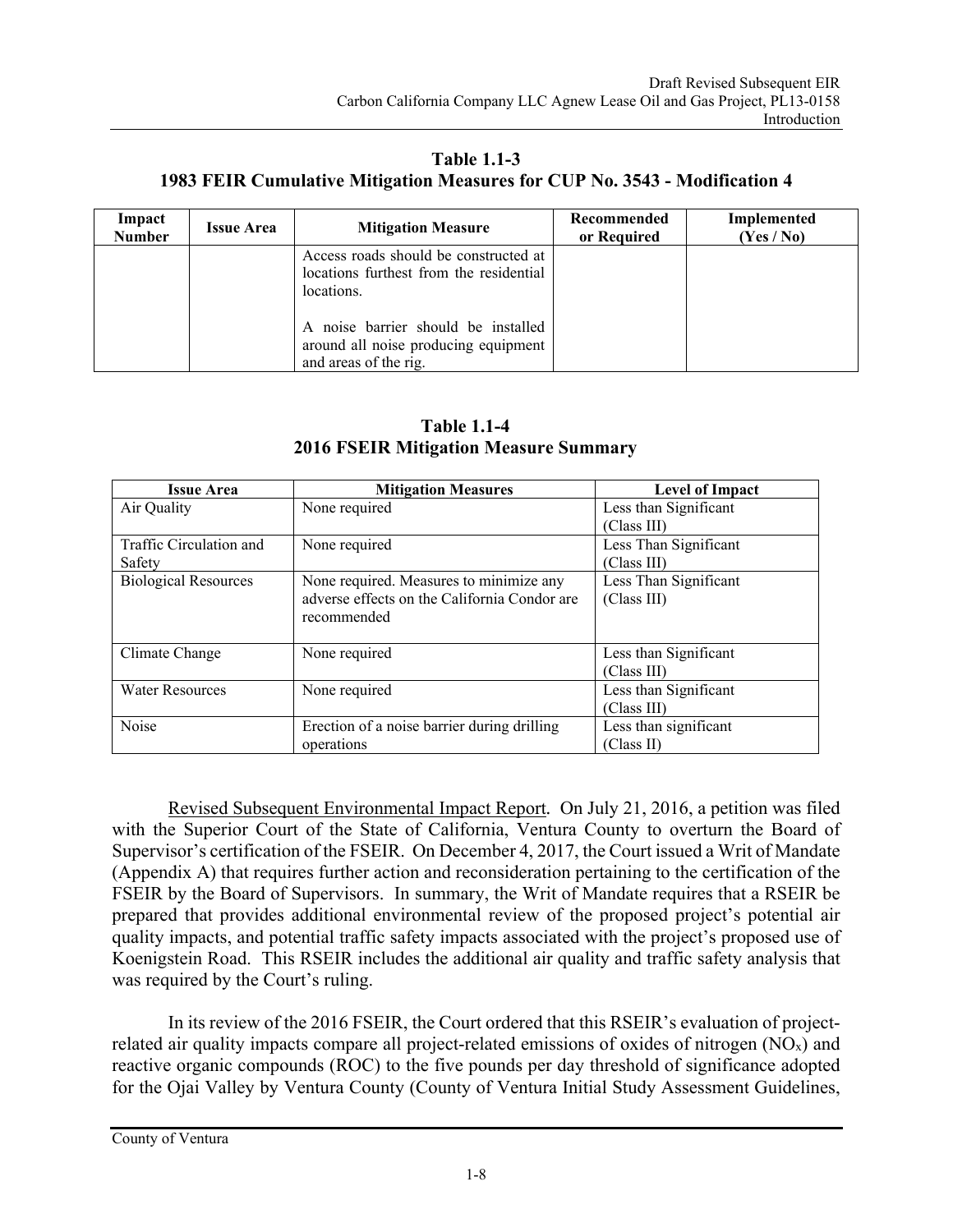April 26, 2011) and by the Ventura County Air Pollution Control District (Ventura County Air Quality Assessment Guidelines, November 2003). The requirement to compare all project-related  $NO<sub>x</sub>$  and ROC emissions to the adopted significance thresholds exceeds the analysis methodology requirements specified by the APCD's Air Quality Assessment Guidelines. The APCD Guidelines require that the adopted significance thresholds only be applied to unpermitted sources of emissions (i.e., mobile emissions), while emissions from equipment requiring APCD permits, specifically stationary equipment, are not counted towards the adopted thresholds. This RSEIR's analysis of the proposed project's air quality impacts has estimated all project-related NOX and ROC emission and compared those emissions to the Ojai Valley Area Plan adopted five pound per day threshold as required by the Court for this project.

 Also in compliance with Court's order regarding the 2016 SEIR, an air quality impact assessment (AQIA) and a health risk assessment (HRA) were prepared for the project (Sespe Consulting, January, 2, 2019) and those studies are included as RSEIR Appendix B. After the AQIA and HRA were prepared, the Applicant revised the project to eliminate one of the proposed new oil wells (i.e., the project is now a request to drill two new oil and gas wells at the project site instead of three). An updated AQIA (Sespe Consulting, May 29, 2019) that evaluates the air emission of drilling and operating two new oil wells at the project site was prepared for the revised project and that evaluation is also provided in Appendix B. As shown by the May 29, 2019 updated AQIA, the currently proposed project would result in reduced short- and long-term emissions when compared to the emissions of the previously proposed project. Therefore, the previously prepared HRA is still applicable to the currently proposed project, although, the HRA now over-estimates the effects of project-related air emissions.

## **1.2 PURPOSE AND LEGAL AUTHORITY FOR THIS RSEIR**

The requested changes to the existing oil and gas operations currently authorized by CUP 3543 require a modification of the CUP. Such a modification is a discretionary project that is subject to environmental review pursuant to CEQA, and requires approval by Ventura County decision-makers (i.e. Ventura County Board of Supervisors). In accordance with Section 15151 of the CEQA Guidelines, the purpose of this RSEIR is to:

*…inform public agency decision-makers and the public of the significant environmental effects of a project, identify possible ways to minimize the significant effects, and describe reasonable alternatives to the project.* 

This document is a RSEIR to the FEIR that evaluated the environmental impacts of CUP 3543 Modification 4 that was certified by the County of Ventura in 1983. This RSEIR has been prepared pursuant to Section 15162 of the CEQA Guidelines, which pertain to the preparation of Subsequent EIRs. The conditions described in Section 15162 related to the preparation of Subsequent EIRs are provided below along with a discussion as to why a Subsequent EIR is required for the proposed project.

County of Ventura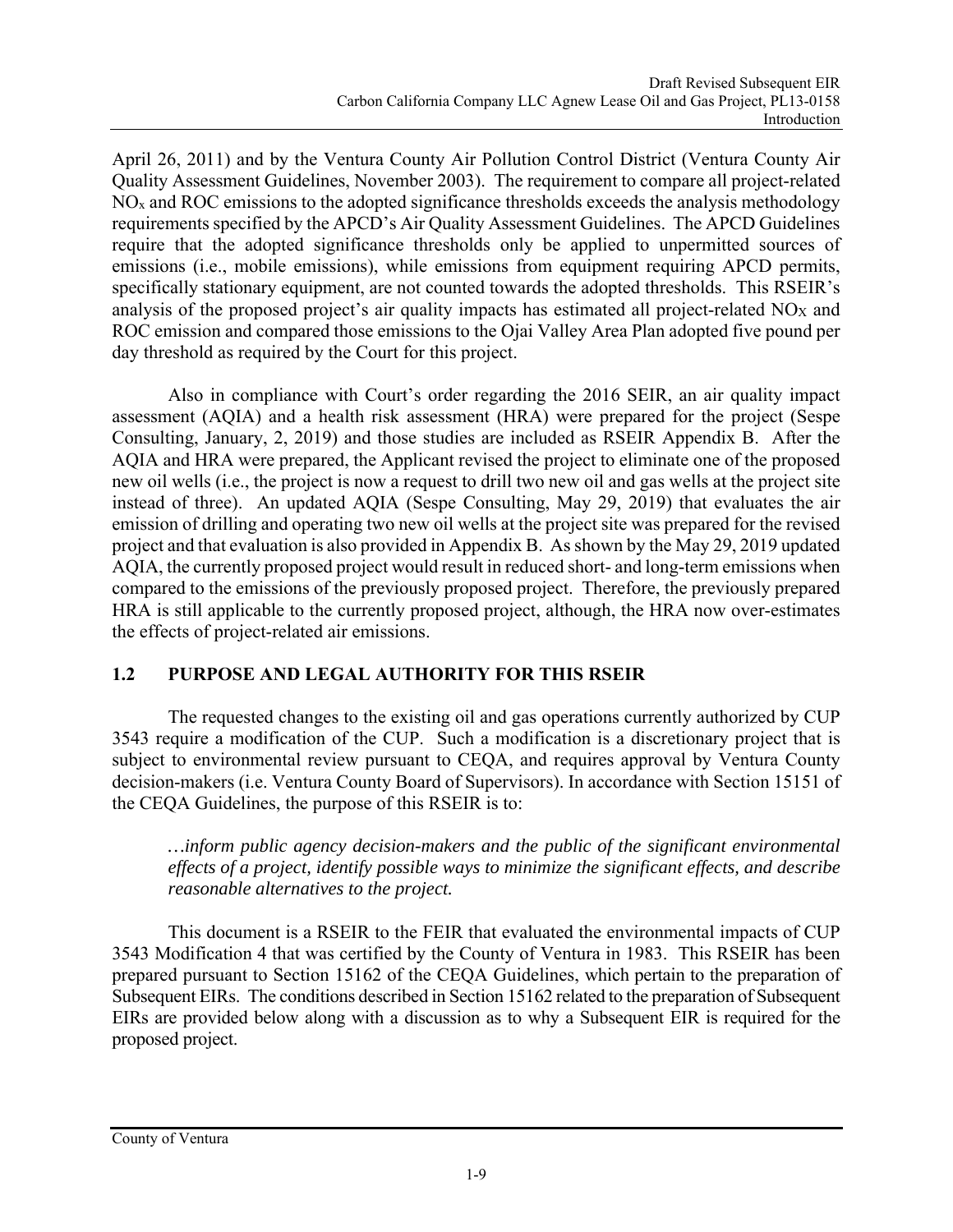#### **1. Substantial changes are proposed in the project which will require major revisions of the previous EIR due to the involvement of new significant environmental effects or a substantial increase in the severity of previously identified significant effects [§ 15162(a)(1)].**

The oil and gas facility under review was analyzed in the previous 1983 FEIR for its potential impacts on the environment. Mitigation measures were identified in the 1983 FEIR that address the project's potentially significant impacts. In addition to the proposed continued operation of the existing oil and gas facilities, the proposed project also includes the drilling of two new wells and the re-drilling of one existing well on an existing drill pad.

The 1983 FEIR identified mitigation measures to reduce impacts of the original project to a less than significant level (see Tables 1.1-2 and 1.1-3 above). All of the required mitigation measures identified by the 1983 FEIR were implemented prior to the submittal of the current permit modification application.

The proposed drilling of two new oil wells would occur on an existing graded pad and the proposed project would require minimal grading (i.e., less than 50 cubic yards) The requested permit includes a reduction in the maximum amount of tanker truck traffic (8 truckloads per week instead of 12 truckloads per week) that is currently authorized by CUP 3543. All of the project-related tanker and other vehicle traffic would continue to travel on State Route 150 between the project area and the Santa Paula area.

Proposed changes to the existing oil production operations at the project site that would have the potential to result in environmental impacts that are greater than the impacts evaluated by the 1983 EIR. These are the use of Koenigstein Road to access the project site from State Route 150; and the full-time use of a produced natural gas flare at the project site. The existing CUP requires vehicle traffic associated with the oil and gas operations, except for emergency traffic, to access the project site using a private road that connects to State Route 150 southwest of the project site. The private road, however, was destroyed by flooding in 1995 and crossed over an Arizona crossing under the jurisdiction of the California Department of Fish and Wildlife. Since that time, Koenigstein Road has been used to transport produced fluids by tanker truck from the project site as it is the only available access. The existing CUP only allows the use of a produced natural gas flare in the event of an emergency. Operations at the project site, however, have relied on the fulltime use of a gas flare because there are no common carrier or private gas collection pipelines located in the vicinity of the project site. The existing full-time use of a flare at the project site has been permitted by the Ventura County APCD.

Based on the analysis included in the 1983 FEIR, the proposal to use Koenigstein Road by large project-related trucks has the potential to result in a substantial increase the severity of a previously identified potentially significant traffic safety impact. Also based on the analysis included in the 1983 FEIR, the proposed use of a full-time flare at the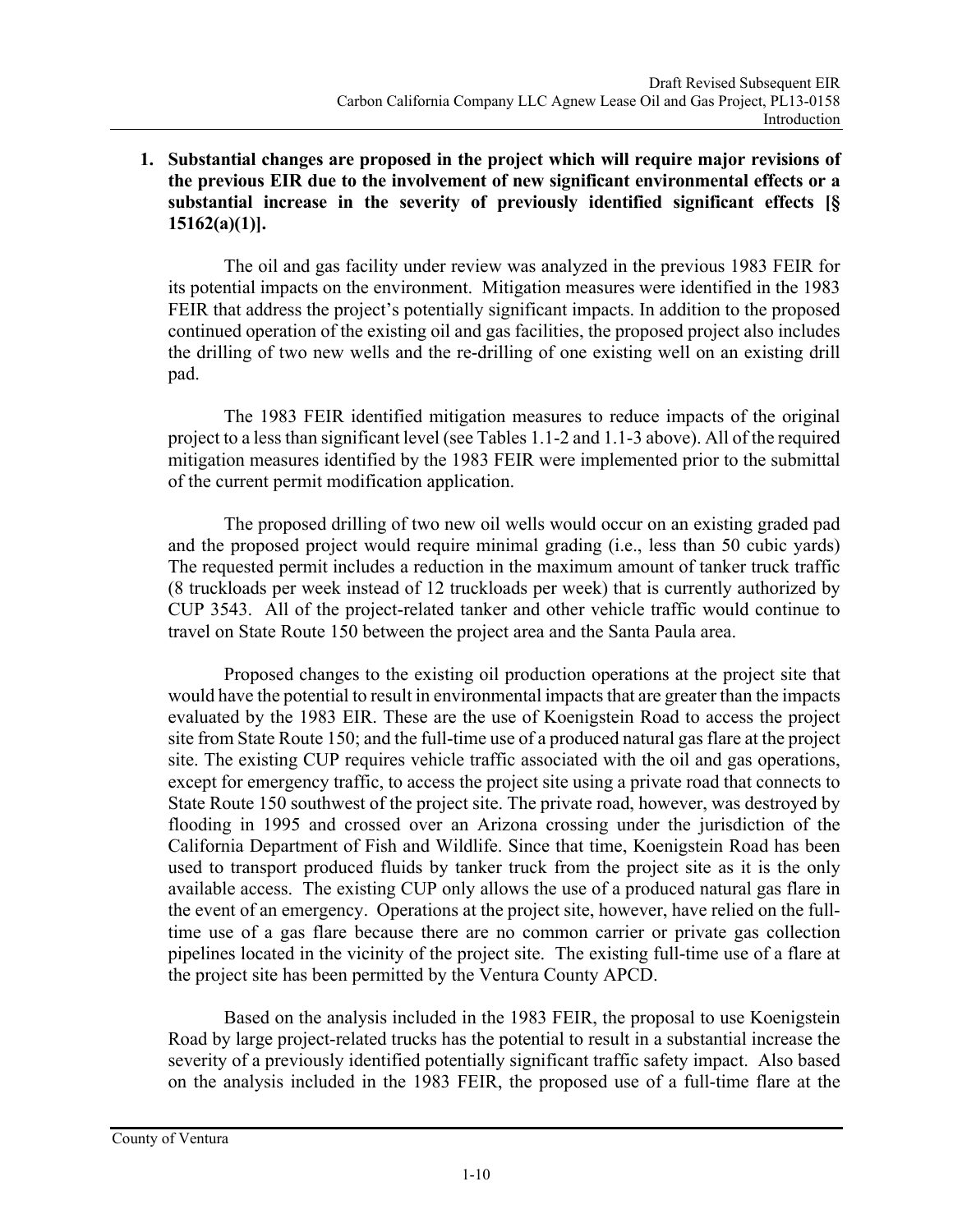project site has the potential to result in a significant air quality impact. Therefore, the preparation of a SEIR is required.

**2. Substantial changes occur with respect to the circumstances under which the project is undertaken which will require major revisions of the previous EIR due to the involvement of new significant environmental effects or a substantial increase in the severity of previously identified significant effects [§ 15162(a)(2)].** 

A physical change in the circumstances under which the proposed project would be undertaken includes the previous destruction of the primary permitted access road to the project site. The private access road was destroyed by flooding in 1995. Since that time, the operator of the facility has used Koenigstein Road for access as there is no other available route. The proposal to continue to use Koenigstein Road by a large project-related truck has the potential to result in a substantial increase the severity of a potentially significant traffic safety impact that was identified by the project's FEIR that was certified in 1983. Therefore, the preparation of a SEIR is required.

- **3. New information of substantial importance, which was not known and could not have been known with the exercise of reasonable diligence at the time the Planning Commission certified the previous EIR, shows any of the following:** 
	- **a. The project will have one or more significant effects not discussed in the previous EIR [§ 15162(a)(3)(A)].**

Since the 1983 FEIR was prepared, the permitted truck access road to the project site was destroyed by flooding in 1995. Since that time, the operator of the facility has used Koenigstein Road for large truck access as there is no other available route. The proposed use of Koenigstein Road for large truck access to the project site has the potential to result in a substantial increase the severity of a potentially significant traffic safety impact that was identified by the project's 1983 FEIR. Therefore, the preparation of a SEIR is required.

In summary, the preparation of a SEIR is required due to the destruction of the currently permitted large truck access road and the project-related proposal to allow large trucks to access the project site using Koenigstein Road, and the request to amend the CUP to allow the full-time use of an existing gas flare.

## **1.3 SCOPE AND CONTENT OF THIS RSEIR**

In accordance with the CEQA Guidelines Section 15082, a Notice of Preparation (NOP) for the previously prepared SEIR was published on February 19, 2015. A public scoping meeting was held on March 10, 2015. The NOP, public comments received, and responses to the public comments on the NOP are included as Appendix G to the 2016 SEIR. The SEIR is incorporated into this RSEIR by reference.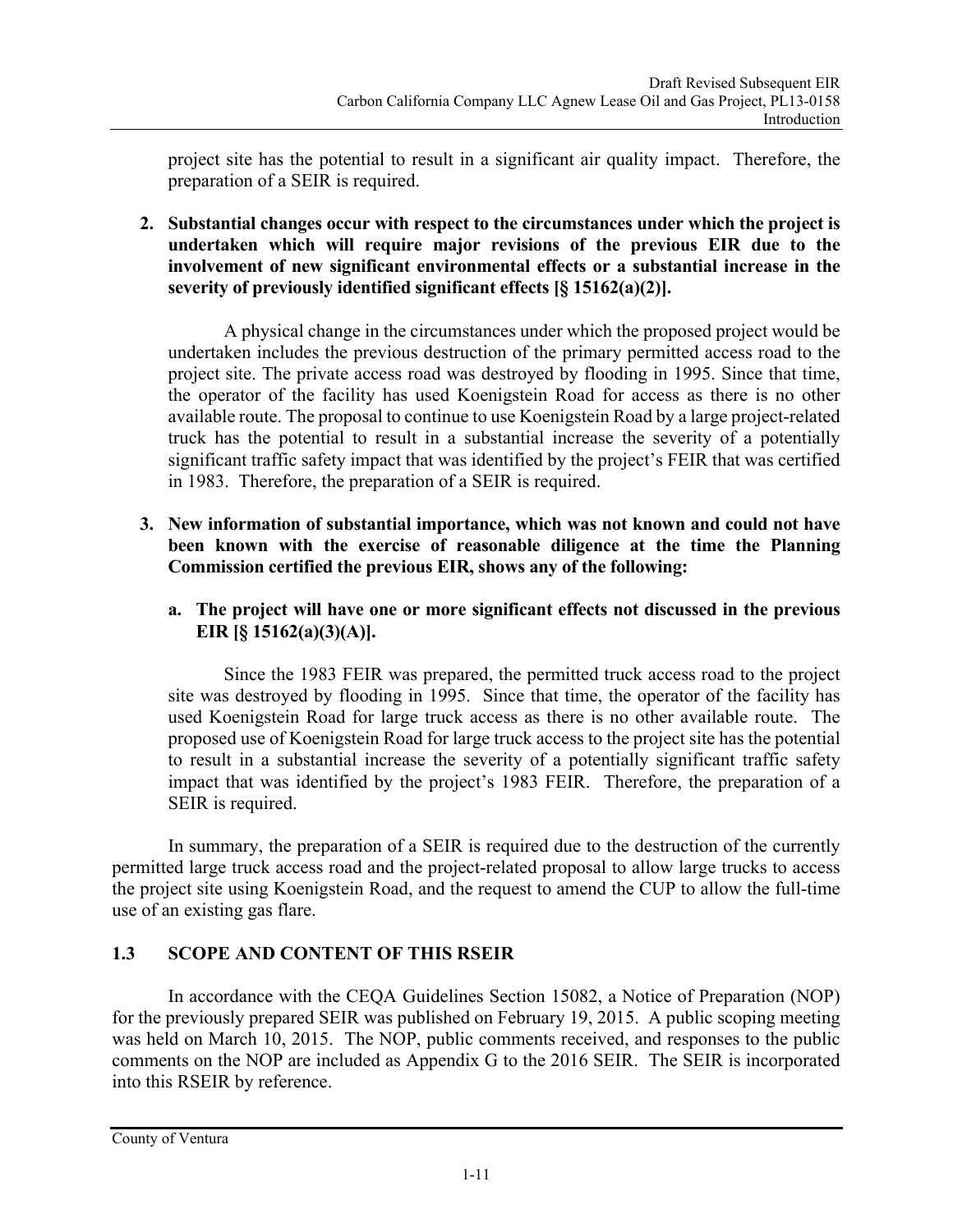CEQA Guidelines section 15125(a) states: "*An EIR must include a description of the physical environmental conditions in the vicinity of the project, as they exist at the time the notice of preparation is published, or if no notice preparation is published, at the time environmental analysis is commenced...."* Therefore, the baseline conditions used for the analysis of environmental impacts in this RSEIR are the environmental conditions that existed at the time the NOP for the SEIR was published (2015).

The following environmental issue areas are evaluated in this RSEIR:

- Air Quality
- Traffic Circulation and Safety
- Biological Resources
- Greenhouse Gas Emissions
- Water Resources
- Noise

This RSEIR evaluates the same environmental issue areas that were evaluated by the 2016 SEIR. The same environmental issue areas have been evaluated in this RSEIR because: 1) the project evaluated by this RSEIR is similar to the project evaluated by the 2016 SEIR; and 2) the environmental issue areas evaluated by 2016 SEIR were those issue areas (i.e., Air Quality, Traffic Circulation and Safety, Biological Resources, Water Resources, and Noise) for which the proposed project (PL13-0158) had the potential to result in new or substantially increased impacts when compared to the impacts identified by the 1983 FEIR.

The level of detail incorporated throughout this SEIR is consistent with the requirements of CEQA and applicable court decisions. The CEQA Guidelines provide the standard of adequacy on which this document is based. Section 15151 of the CEQA Guidelines state:

*"An EIR should be prepared with a sufficient degree of analysis to provide the decisionmakers with information which enables them to make a decision which intelligently takes account of environmental consequences. An evaluation of the environmental effects of the proposed project need not be exhaustive, but the sufficiency of an EIR is to be reviewed in light of what is reasonably feasible. Disagreement among experts does not make an EIR inadequate, but the EIR should summarize the main pints of disagreement among the experts. The courts have looked not for perfection, but for adequacy, completeness, and a good faith effort at full disclosure."* 

## **1.4 LEAD, RESPONSIBLE AND TRUSTEE AGENCIES**

The CEQA Guidelines define "lead," "responsible" and "trustee" agencies. The County of Ventura is the lead agency for the project because it has the principal responsibility for the approval or denial of the project. The decision to grant or not to grant the requested modified CUP is a discretionary action by the County of Ventura.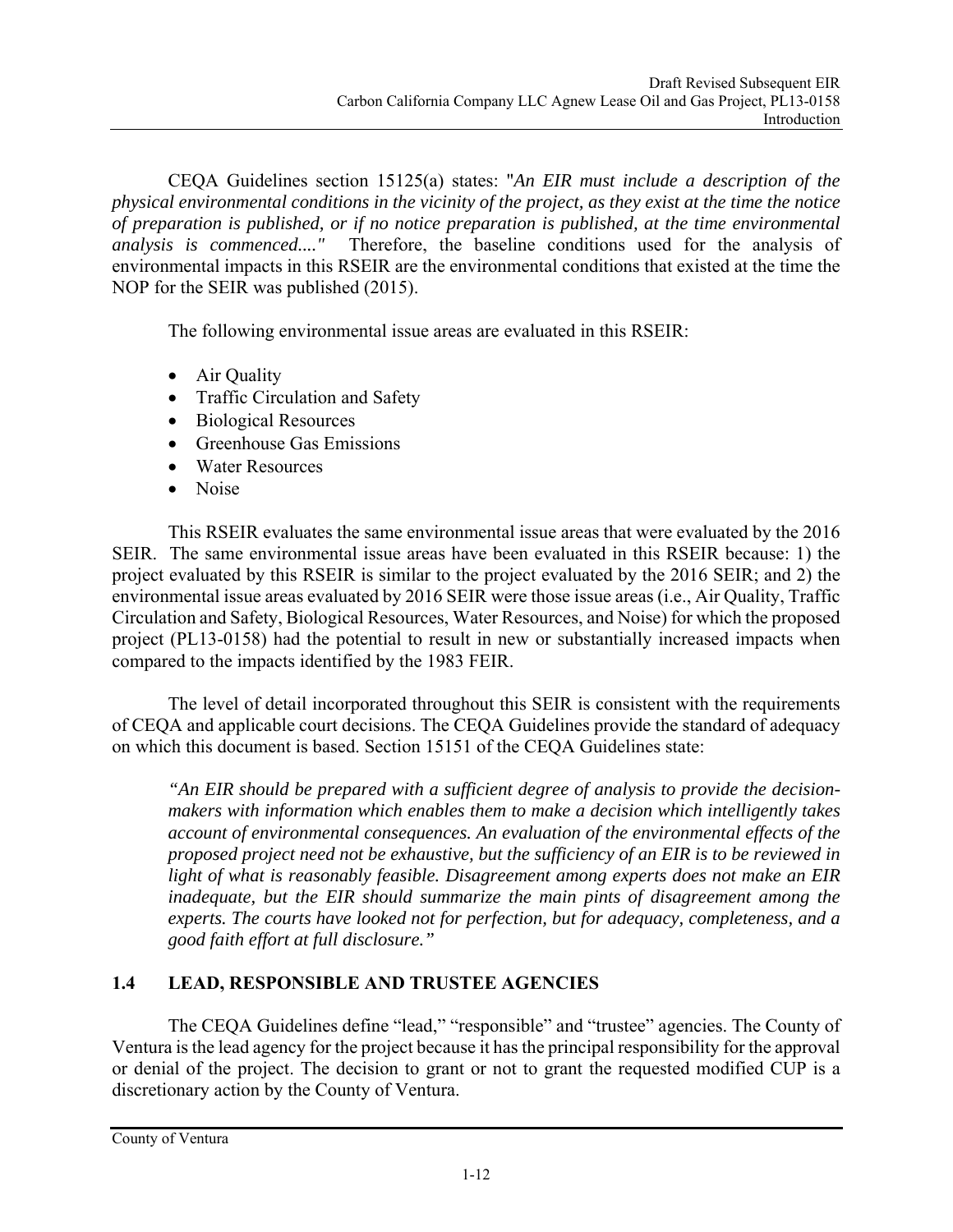Pursuant to Section 15381 of the CEQA Guidelines, the term "responsible agency" refers to public agencies other than the lead agency that have discretionary approval authority over the project. Although the proposed oil and gas facilities require ministerial permits issued by the Ventura County Air Pollution Control District (VCAPCD) and the California Division of Oil and Gas and Geothermal Resources (DOGGR), neither of these agencies are a "responsible agency" because they do not have discretionary approval authority over the proposed project. However, this RSEIR will be provided to these agencies for review and comment.

A "trustee" agency refers to a state agency having jurisdiction by law over natural resources affected by a project that are held in trust for the people of the State of California. The SEIR will be circulated to various State and Federal agencies for review and comment, including the: California Department of Fish and Wildlife, California Regional Water Quality Control Board, California Division of Oil and Gas and Geothermal Resources, California Department of Transportation, and the Ventura County Air Pollution Control District.

#### **1.5 ENVIRONMENTAL REVIEW PROCESS**

The environmental review process required pursuant to CEQA involves a number of steps as listed in sequence below. The review process is procedurally the same for an EIR as for a SEIR or RSEIR.

**Draft Environmental Impact Report.** The Draft EIR must contain certain mandatory sections as specified in the CEQA Guidelines.

**Public Notice and Review.** The lead agency must prepare a Notice of Availability and circulate the EIR for public review and comment for a period of up to 45 days.

**Notice of Completion.** A lead agency files a Notice of Completion with the State Clearinghouse after it completes the preparation of a Draft EIR.

**Final EIR.** A proposed final EIR must include the Draft EIR, public comments, a list of persons who commented, and responses to the comment that were submitted.

**Final EIR Certification.** Prior to approving a project, the lead agency must certify that the Final EIR was prepared in compliance with CEQA and that the Final EIR was considered by the decision-makers.

**Lead Agency Decision.** A lead agency may: (a) disapprove a project because of its significant environmental effects, (2) require changes in a project to reduce or avoid significant environmental effects, or (c) approve a project despite its significant effects if a statement of overriding considerations is adopted.

County of Ventura